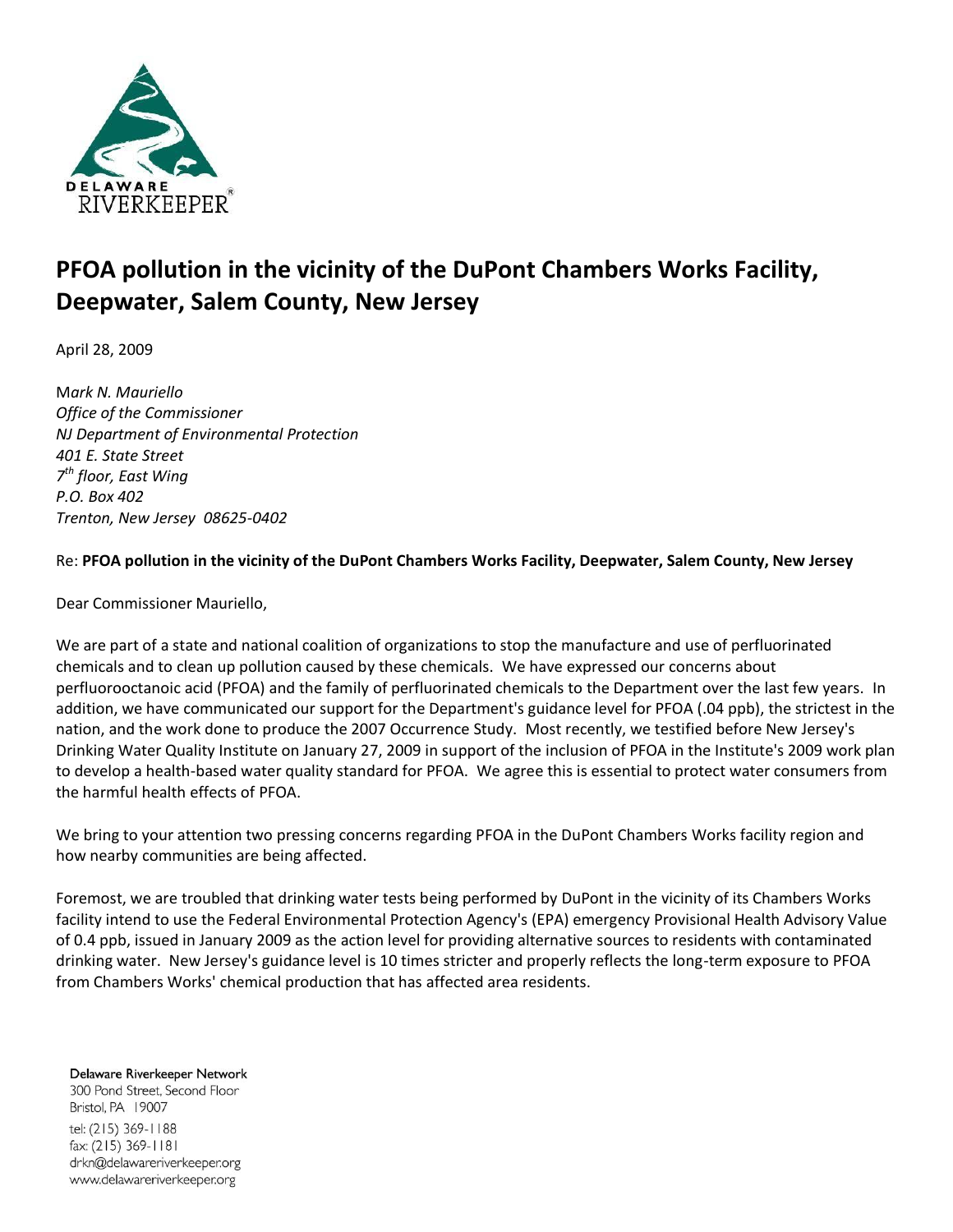We advocate that the Department reject DuPont's plan to use the 0.4 ppb level and that the Department require New Jersey's more protective PFOA guidance level be used.

Secondarily, we renew our request for the Department to conduct air sampling of PFOA. Recent reports show that water contamination may be driven by air emissions, not only through groundwater plumes. [1]

## **DuPont Drinking Water Testing**

In a FAQ sheet presented to residents with notification of the availability of drinking water testing in Salem County in March 2009, it was stated, "While a NJDEP Drinking Water Guidance value of 0.04 ppb based on lifetime exposure has been published, it is a guidance level and does not carry the weight of a regulatory standard that allows the NJDEP to require or provide for treatment. DuPont has agreed to provide treatment to affected wells based on EPA's 0.4 ppb."

New Jersey's guidance level is based on New Jersey's independent scientific research. The 2007 New Jersey Occurrence Study shows the need for swift and protective action to provide clean water since PFOA has been found in residents' drinking water here; 18 of 23 water sample locations throughout New Jersey showed measurable levels of PFOA with the highest levels in the vicinity of DuPont's Chambers Works plant (0.1 ppb or above most recently).

In 2008, DuPont disclosed to the Department that eight of its nine groundwater monitoring wells showed contamination levels which exceeded the .04 ppb guidance level. In fact, six of the nine wells actually exceeded the EPA's 0.4 ppb standard, which truly magnifies the problems local residents face[.\[2\]](http://delawareriverkeeper.org/#_ftn2)

EPA's Provisional Health Advisory, according to the Agency, is a value developed to provide *emergency* information due to an *urgent* threat. The action was based on a quick review by the former Administration of a review article that evaluated studies in mice for PFOA, not on first-hand analysis of scientific studies or on studies based on human health research.

By contrast, New Jersey has done more extensive scientific research and analysis to arrive at its guidance level. New Jersey's Division of Science and Research based its guidance document on a comprehensive analysis of scientific studies which included human blood studies.

The EPA study differs from the NJDEP analysis and guidance document conclusions primarily because it is a short term health advisory for acute exposure. The NJDEP guideline is for lifetime chronic exposure in order to protect water consumers over their life span.

Biological changes, according to studies, happen at very low levels of exposure to PFOA, which drives the need for a protective health-based water quality standard. A federal report by an independent scientific review panel, the Science Advisory Board, acknowledged in a report dated May 2006 that perflourinated compounds are a "likely" cause of cancer.<sup>[3]</sup> Recent studies show that PFOA may be related to infertility in women<sup>[4]</sup>. Metabolic effects are reported in mice in adulthood after prenatal exposure to PFO[A\[5\].](http://delawareriverkeeper.org/#_ftn5) Pregnancy loss, increased neonatal mortality, abnormal mammary gland growth and other developmental changes are also reported in recent studies.  $[6]$ 

The Centers for Disease Control and John Hopkin[s\[7\]](http://delawareriverkeeper.org/#_ftn7) have reported health impacts in newborn babies such as low birth weight and reduced head circumference. Other health impacts are being studied such as organ damage, elevated cholesterol and blood triglycerides and thyroid and immune system changes.

The dangers of PFOA are now well established and are becoming better understood with further studies and evidence. All Americans have approximately 4 ng/mL (nanogram/milliliter) of PFOA in their blood. The infinite half-life of the chemical, the tendency of the chemical to build up in humans, its water solubility, the widespread presence of the chemical in the environment - even found in the most remote corners of the world - and its long standing and continued use in a wide range of consumer products (such as cooking utensils and other slick coatings) translates into an ubiquitous and threatening presence in the modern world.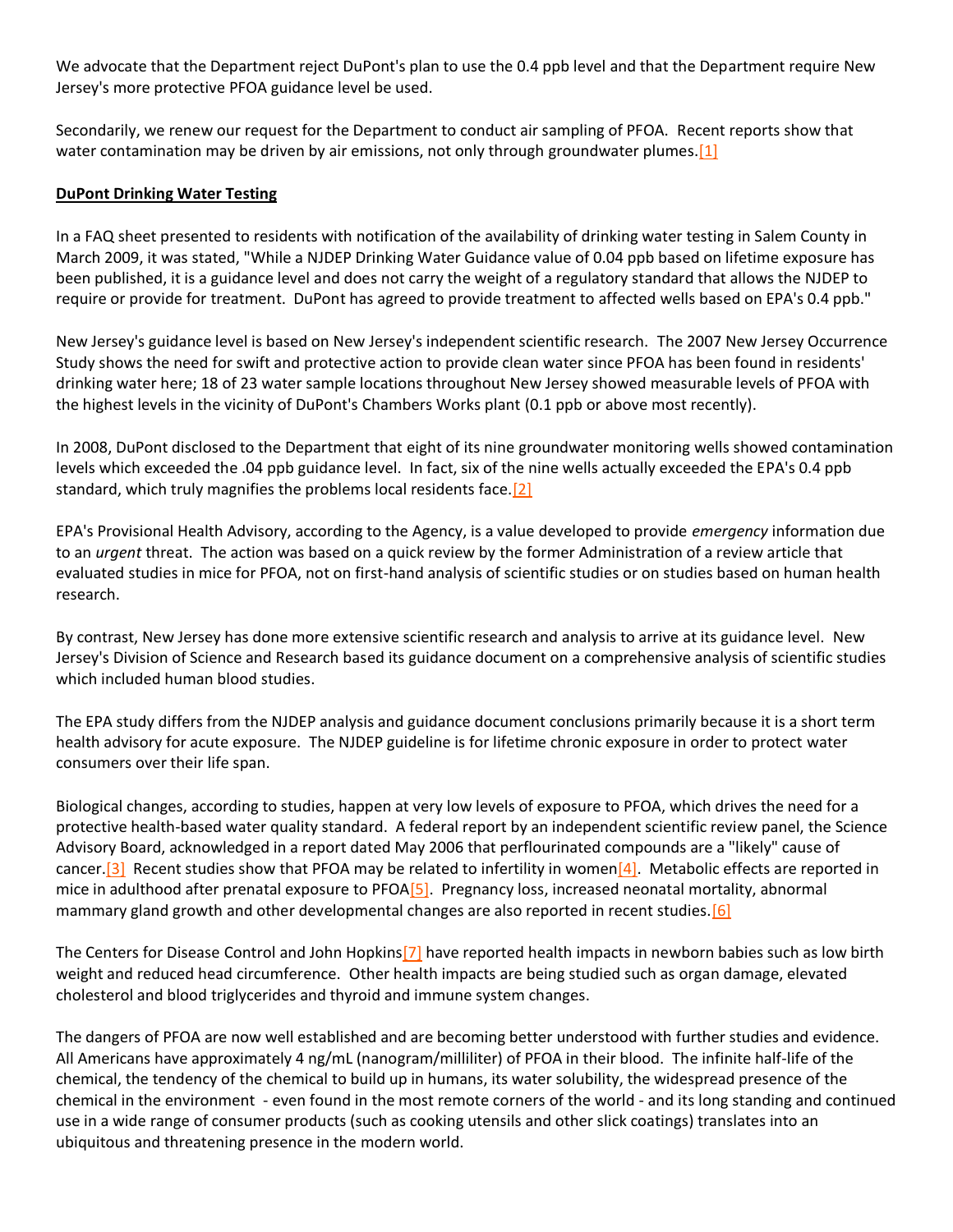In 2006, the USW tested the blood of DuPont members and retirees in New Jersey who came in contact with PFOA and related chemicals. The results showed their exposure levels to be hundreds of times higher than the general public. Blood tests of 97 Chambers Works workers conducted by DuPont in December 2007 show a median PFOA blood level of 24 ppb with a high of 645 ppb. However, blood tests of 46 workers of DuPont Performance Elastomers, which is located on the Chambers Works plant site, revealed a median PFOA blood level of 292 ppb with a high of 4400 pp[b.\[8\]](http://delawareriverkeeper.org/#_ftn8)

Studies have shown that workers who contact these chemicals are more prone to prostate and bladder cancer and higher than normal levels of cholesterol - a risk factor for heart attack and stroke.<sup>[9]</sup>

Additionally, related chemicals (fluorotelomer alcohols), also made and used by DuPont, eventually break down into PFOA. Fluorotelomers are used widely in products such as food packaging, microwave popcorn bags, fire-fighting foams carpet and upholstery, stain resistant clothing and even cosmetics.

Fluorotelomers have been manufactured at DuPont's Chambers Works plant for decades. While DuPont has agreed with the U.S. Environmental Protection Agency (EPA) to slowly phase out the manufacture of PFOA over many years (by 2015), fluorotelomer alcohols are not included in the phase out. And testing of fluorotelomers was just extended by the outgoing federal administration for three more years, delaying until December 2011 the deadline for DuPont to purify its fluorotelomer products[.\[10\]](http://delawareriverkeeper.org/#_ftn10) This extends the exposure of the community surrounding the Chambers Works Plant to these PFOA-producing chemicals, making immediate action by the Department to require clean drinking water there even more urgently needed.

Human health impacts, discussed above, are magnified because PFOA bioaccumulates from drinking water to blood (by about 100:1 ratio) and is not metabolized by humans, building up in blood with a half life in the body of about 4 years.

Because of human health impacts and the presence of PFOA in New Jersey's drinking water, New Jersey's Drinking Water Quality Institute is developing a water quality standard for PFOA now. We recognize the development of a drinking water quality standard is a long and considered process that requires several levels of administrative and technical work. The process that New Jersey's Drinking Water Quality Institute carefully follows is consistently thorough and has a goal of providing a MCL treatment level that all water suppliers must monitor for statewide. The standard that results is based on health effects and occurrence. Looking at other standards that have been developed by the Drinking Water Quality Institute, this process could take several years.

But the Department does not have to wait to take protective action for its residents. New Jersey can take further action immediately in order to enforce its guidance level by adopting a Class II A Interim Specific groundwater criterion for PFOA in the Chambers Works area where elevated PFOA levels exist. This can be done as part of the clean up program for the Chambers Works site that is being done under the Department's Site Remediation Program. The method for developing an interim specific criterion is the same as that for a drinking water standard; it is based on health effects and occurrence. The elevated levels of PFOA in the Chambers Works region warrant immediate action by the Department to set an interim groundwater standard to protect residents who are drinking and using the water there.

According to Ground Water Quality Standards (GWQS), N.J.A.C. 7:9C, "Interim specific ground water quality criteria are posted on the Department's Web site in the [Interim Ground Water Quality Criteria Table.](http://www.state.nj.us/dep/wms/bwqsa/gwqs_interim_criteria_table.htm) The Department generally establishes new ground water quality criteria through amendments to or readoption of the GWQS rules. However, the GWQS rules at N.J.A.C. 7:9C-1.7(c) allow the Department to establish new ground water quality criteria on an interim basis prior to [rulemaking.](http://www.state.nj.us/dep/wms/bwqsa/gwqs_rulemaking.htm) The Department may [establish interim specific ground water quality criteria](http://www.state.nj.us/dep/wms/bwqsa/gwqs.htm#1%231) for constituents that are not listed on Appendix Table 1 when sufficient health-based information is available to derive a criterion and practical quantization limit (PQL) in accordance with the methodologies or risk assessment approach discussed in N.J.A.C. 7:9C-1.7(c) 2, 3 and 4.["\[11\]](http://delawareriverkeeper.org/#_ftn11)

We advocate that the Department immediately develop a Class II A Interim Specific Ground Water Quality Criteria for PFOA in the region influenced by the Chambers Works facility where there are elevated PFOA levels. This process is fast and can be accomplished based on New Jersey's existing research and findings and on the information developed by the Department's Site Remediation Program for the Chambers Works facility. It will be the first step in rulemaking that will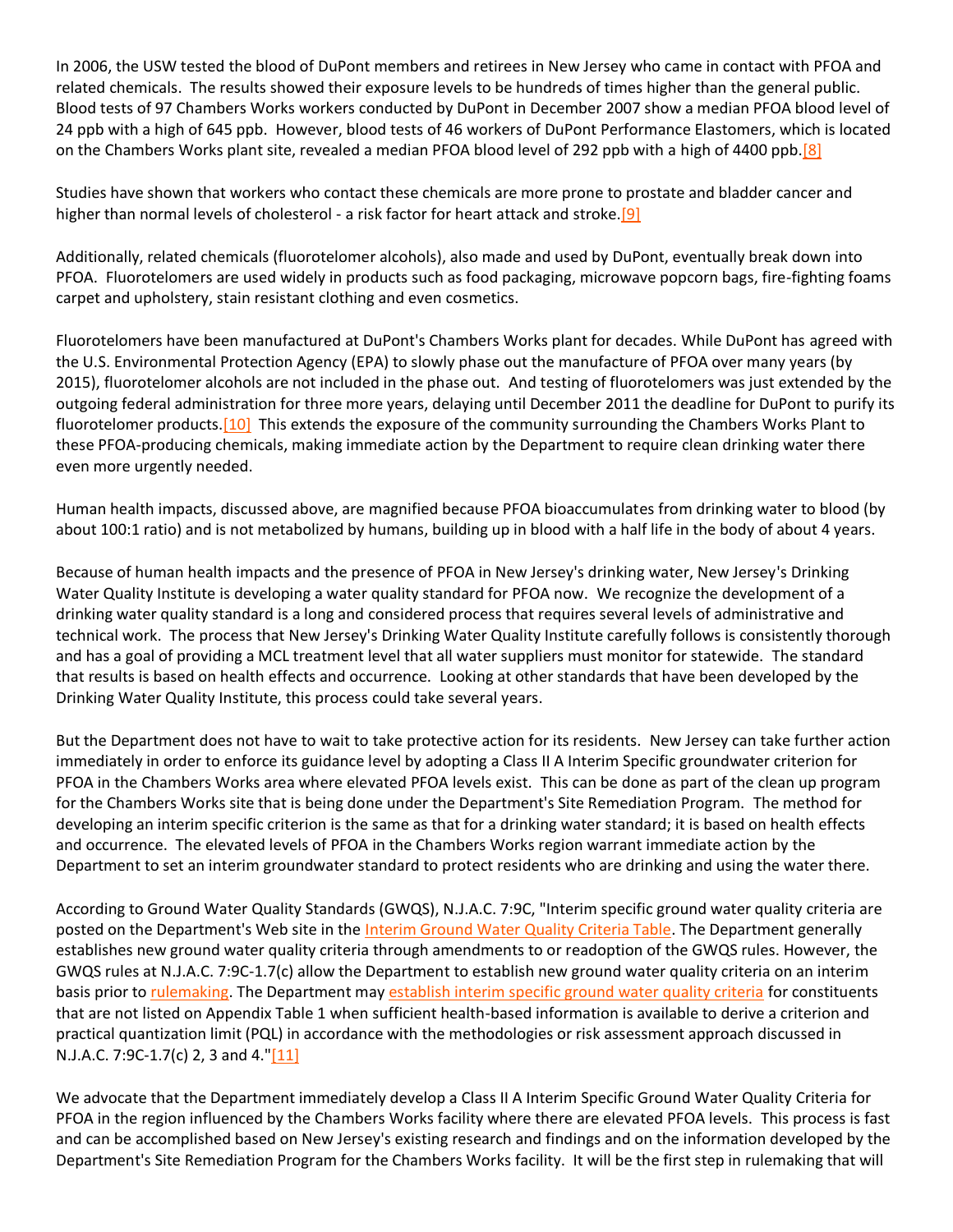eventually result from the deliberations of the Drinking Water Quality Institute. And it will provide urgently needed clean water now to those who are being exposed to the highest levels of PFOA pollution in the State.

## **Action by Water Companies**

It was publicly reported that letters were sent to water companies in the vicinity of the Chambers Works facility by the Department urging that plans be made to treat and/or provide drinking water to their customers to meet New Jersey's guidance level of 0.04 ppb. As far as we know, no action has been taken or reported by these water purveyors to the Department outside of DuPont's testing protocol.

We support swift and effective action by the Department to provide clean drinking water to the communities that have had their water supply polluted by PFOA. We do not support state-funded treatment systems or alternative water sources to remedy the problem. We believe that DuPont must cover all costs of providing clean drinking water and is also fully responsible for cleaning up all sources of PFOA and perflourinated chemical pollution. Further, we advocate that the Department do all in its power to ensure that PFOA and fluorotelomers that break down into PFOA are removed from manufacture and use at the Chambers Works facility. We suggest an alliance with EPA may be fruitful at this time.

Finally, regarding air testing, we had asked in 2006 that the Department consider adding testing for PFOA and perflourinated chemicals to DuPont's air permit. We renew our request. We also advocate that the Department conduct air sampling similar to its water sampling that was done for the Department's Occurrence Study.

Thank you for your attention to this critical human health and environmental issue. We await your response.

Sincerely,

M*aya van Rossum, the Delaware Riverkeeper Tracy Carluccio, Deputy Director, Delaware Riverkeeper Network*

*Cheryl Reardon, Project Director, Association of NJ Environmental Commissions*

*Amy Goldsmith, Director, New Jersey Environmental Federation*

*Denise Patel, Campaign Organizer, Chemical Safety and Security, New Jersey Work Environment Council*

*Roy Jones, Coordinator, South Jersey Environmental Justice Alliance*

James T. Rowe, President, United Steelworkers of America (USW) Local 4-943

[\[1\]](http://delawareriverkeeper.org/#_ftnref) Davis et al., 2007. Transport of ammonium perfluorooctanoate in environmental media near a fluoropolymer manufacturing facility. Chemosphere 67: 2011-2019.

[\[2\]](http://delawareriverkeeper.org/#_ftnref) "Perfluorooctanoic Acid Groundwater Investigation Report, Dupont Chambers Works, Deepwater, NJ, Table 3, Summary of Groundwater Analytical Results", May 2008 Project No. 507626, 18984416, CORPORATE REMEDIATION GROUP, *An Alliance between DuPont and URS Diamond,* Barley Mill Plaza, Building 19, Wilmington, Delaware 19805.